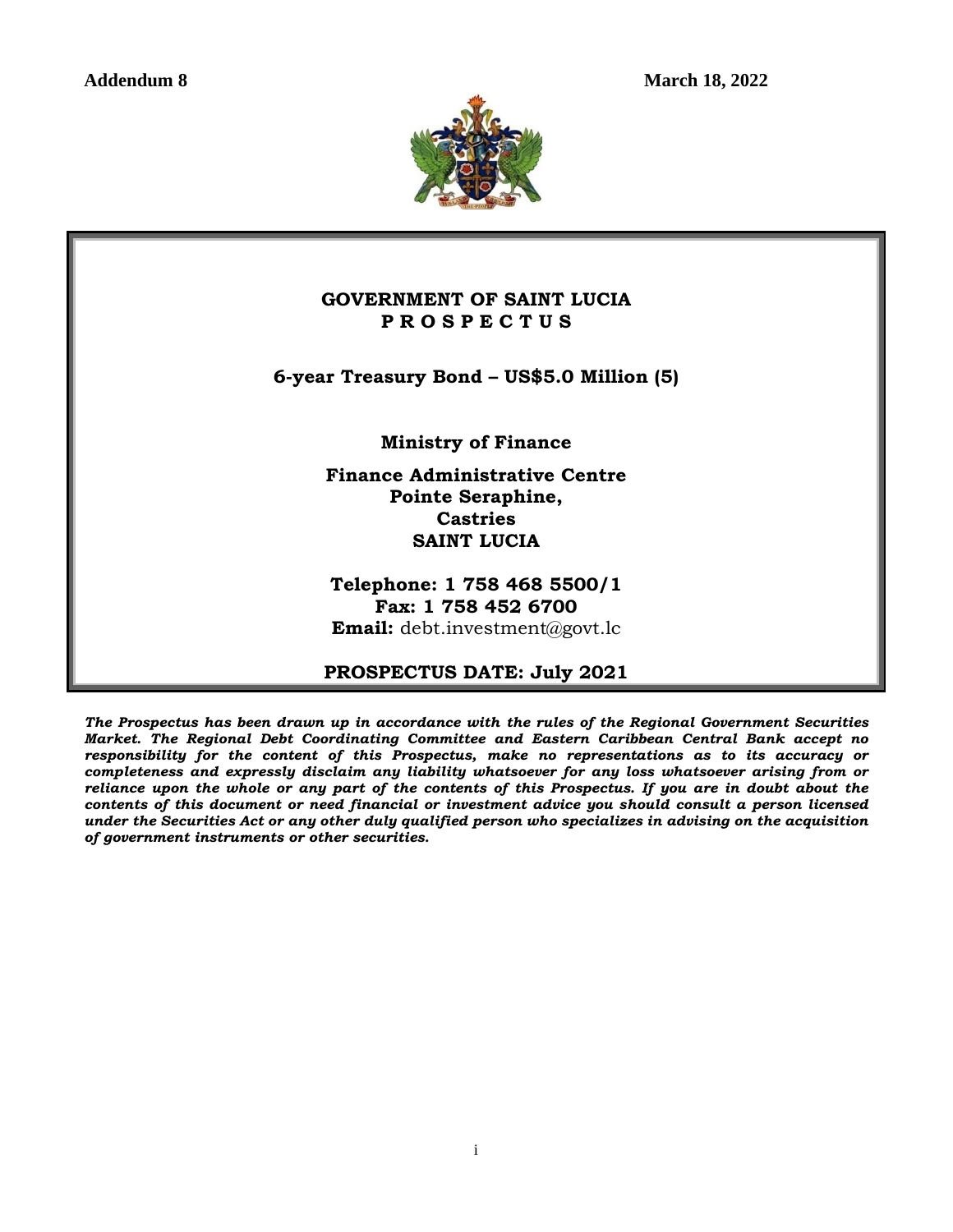### **NOTICE TO INVESTORS**

This Prospectus is issued for the purpose of giving information to the public. The Government of Saint Lucia (GOSL) accepts full responsibility for the accuracy of the information given and confirms having made all reasonable inquiries that to the best of its knowledge and belief there are no other facts, the omission of which would make any statement in this Prospectus misleading.

This prospectus contains excerpts from the GOSL Review of the Economy 2020. Statements contained in this Prospectus describing documents are provided in summary form only, and such documents are qualified in their entirety by reference to such documents. The ultimate decision and responsibility to proceed with any transaction with respect to this offering rests solely with you. Therefore, prior to entering into the proposed investment, you should determine the economic risks and merits, as well as the legal, tax and accounting characteristics and consequences of these security offerings, and that you are able to assume those risks.

This Prospectus and its content are issued for the specific government issues described herein. Should you need advice, consult a person licensed under the Securities Act or any other duly qualified person who specializes in advising on the acquisition of government instruments or other securities.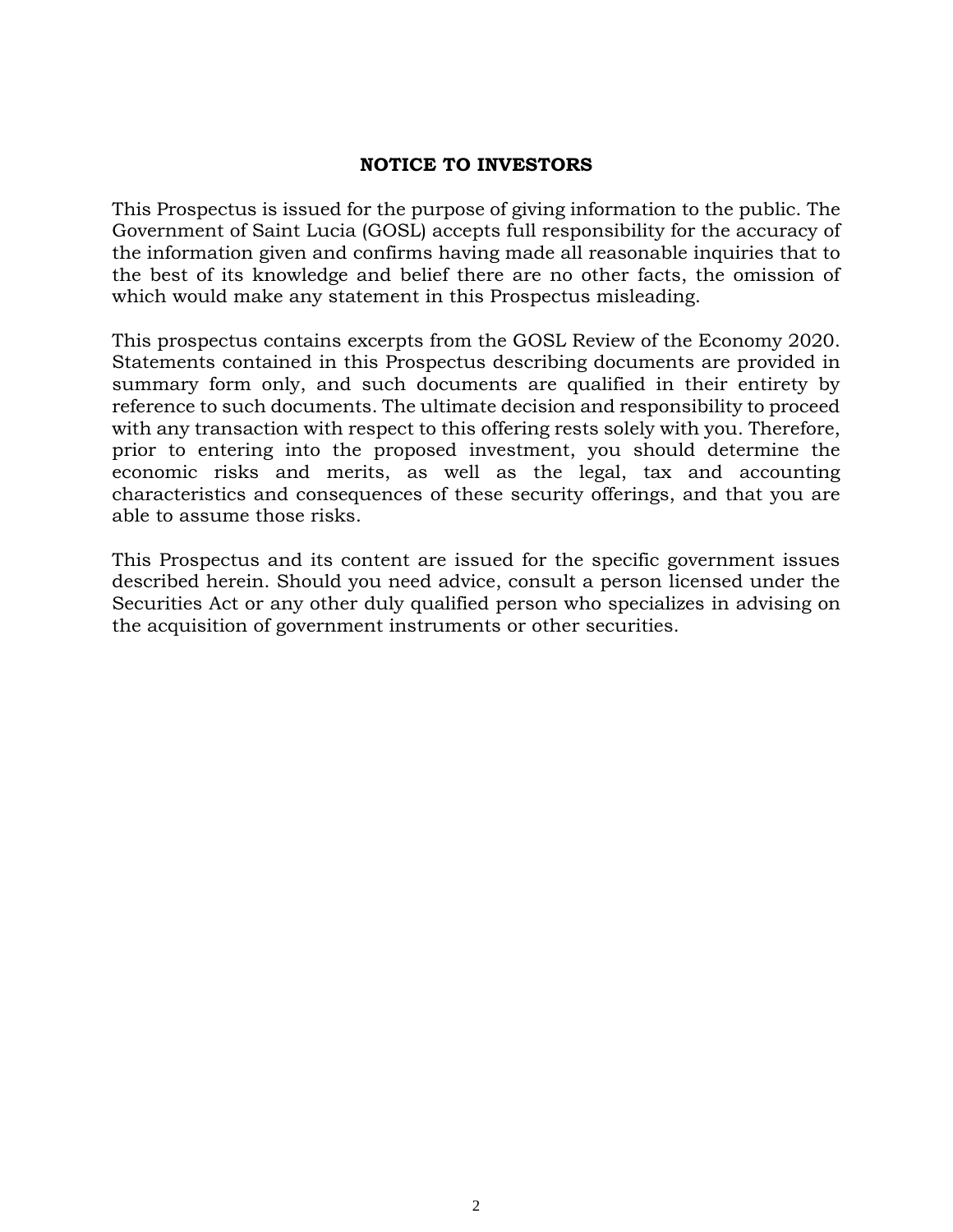# **ABSTRACT Reason for Addendum:**

# **To increase the issue size for FLG060328 from US\$1.440M to US\$5.0M, with the option to increase the size by an additional US\$5.0M.**

| <b>Auction Date</b> | <b>Issue Date</b> | Instrument<br>Type | <b>Issue</b><br>Amount | <b>Maximum</b><br>Rate (%) | <b>Maturity</b><br>Date | <b>Trading</b><br>Symbol |
|---------------------|-------------------|--------------------|------------------------|----------------------------|-------------------------|--------------------------|
| March 25, 2022      | March 28, 2022    | 6-vr Bond          | <b>US\$5.0M</b><br>(5) | $0.00\%$                   | 28,<br>March<br>2028    | FLG060328                |

The Bond is issued under the authority of the National Savings Development Bonds Act (Amendment) Section 3, Cap. 15.25, and by a resolution of Parliament No 71 of April 2021. The Minister for finance considers it necessary to raise on the Regional Government Securities Market or through private placement at a maximum rate of 7.50%, the amount of EC\$237.2 Million for financing the 2021/2022 budget and the amount of EC\$383.7 Million for refinancing existing debt.

The GOSL has been publicly rated by the Caribbean Information and Credit Rating Services Ltd. (CariCRIS). In June 2020, CariCRIS lowered the assigned ratings of several debt programmes of the Government of Saint Lucia (GOSL) by one notch to CariBBB- (Foreign Currency and Local Currency Ratings). The ratings on Saint Lucia continue to reflect: (1) its monetary and exchange rate stability underpinned by membership in a quasi-currency board arrangement, (2) a relatively diversified economic base, and (3) the sovereign's sound financial sector. These rating strengths are tempered by: (1) the worsened fiscal position and significantly increased GOSL's indebtedness brought on by the COVID-19 pandemic, and (2) international reserves are being put under pressure with the severe loss of tourism earnings. According to CariCRIS the assigned ratings indicates that the level of credit worthiness of the obligator in relation to other obligations in the Caribbean is adequate.

Bidding for each EC Dollar issue will commence at 9:00 a.m. and will close at 12:00 noon on each auction day and 9:00 a.m. to 11:00 a.m. for each US Dollar issue subsequent to which a competitive uniform price auction will be run at 11:00 a.m. and 12:00 noon respectively.

The interest and principal repayments are a direct charge to the Consolidated Fund.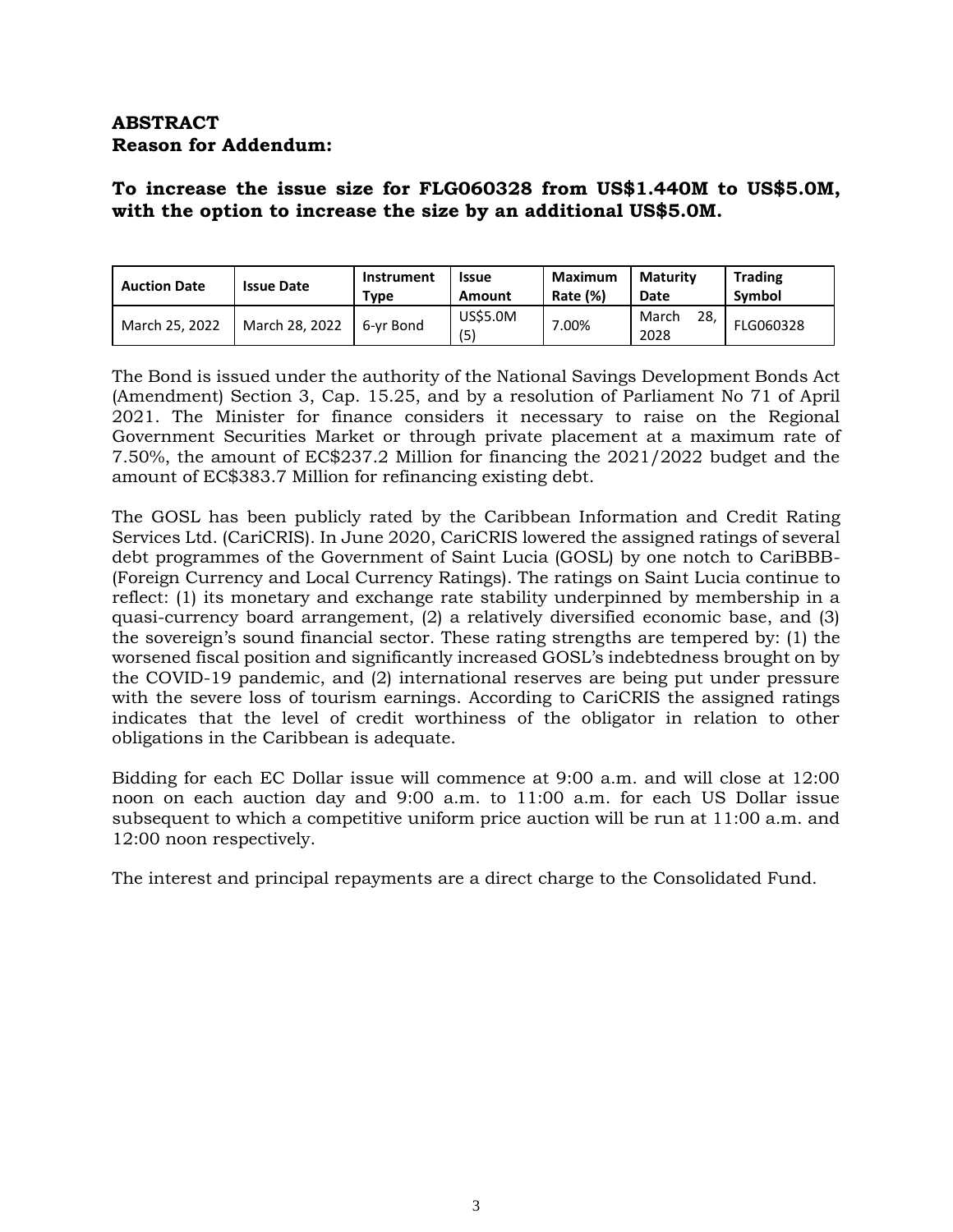### **I. GENERAL INFORMATION**

| Issuer:                | The Government of the Saint Lucia (GOSL)                                                                                                                                                 |
|------------------------|------------------------------------------------------------------------------------------------------------------------------------------------------------------------------------------|
| Address:               | The Ministry of Finance, Economic Development and Youth<br>Economy<br>Finance Administrative Centre<br>Pointe Seraphine, Castries<br>Saint Lucia (WI)                                    |
| Email:                 | debt.investment@govt.lc                                                                                                                                                                  |
| Telephone No.:         | 1-758-468-5536                                                                                                                                                                           |
| Facsimile No.:         | 1-758-452-6700                                                                                                                                                                           |
|                        | <b>Contact persons:</b><br>Ms. Esther Rigobert, Director of Finance<br>Mr. Matthew Branford, Accountant General                                                                          |
| Arrangers/Brokers:     | First Citizens Investment Services Ltd. (FCIS)<br>John Compton Highway, San Souci, Castries, St. Lucia<br>Telephone: 1-758-458-6375<br>Fax: 1-758-451-7984                               |
|                        | Bank of Saint Lucia<br>2 <sup>nd</sup> Floor, Financial Center Building<br>#1 Bridge Street, P.O. Box 1860<br>Castries, Saint Lucia<br>Telephone: 1-758-456-6826<br>Fax: 1 -758-456-6733 |
| Date of Publication:   | <b>July 2021</b>                                                                                                                                                                         |
| Purpose of Issues:     | The Securities will be issued to provide budget support for<br>the fiscal year 2021/2022 and to finance the re-issuance of<br>maturing instruments.                                      |
| Amount of Issue:       | 6-Year Treasury Bond - US\$5.0M (5)                                                                                                                                                      |
| Legislative Authority: | The National Savings and Development Bonds (Amendment<br>Act) Chapter 15.25 of 2005 and by Statutory Instrument No.<br>71 of April 2021.                                                 |
| Intermediaries:        | A complete list of Licensed Intermediaries who are members<br>of the Eastern Caribbean Securities Exchange is available in<br>Appendix I.                                                |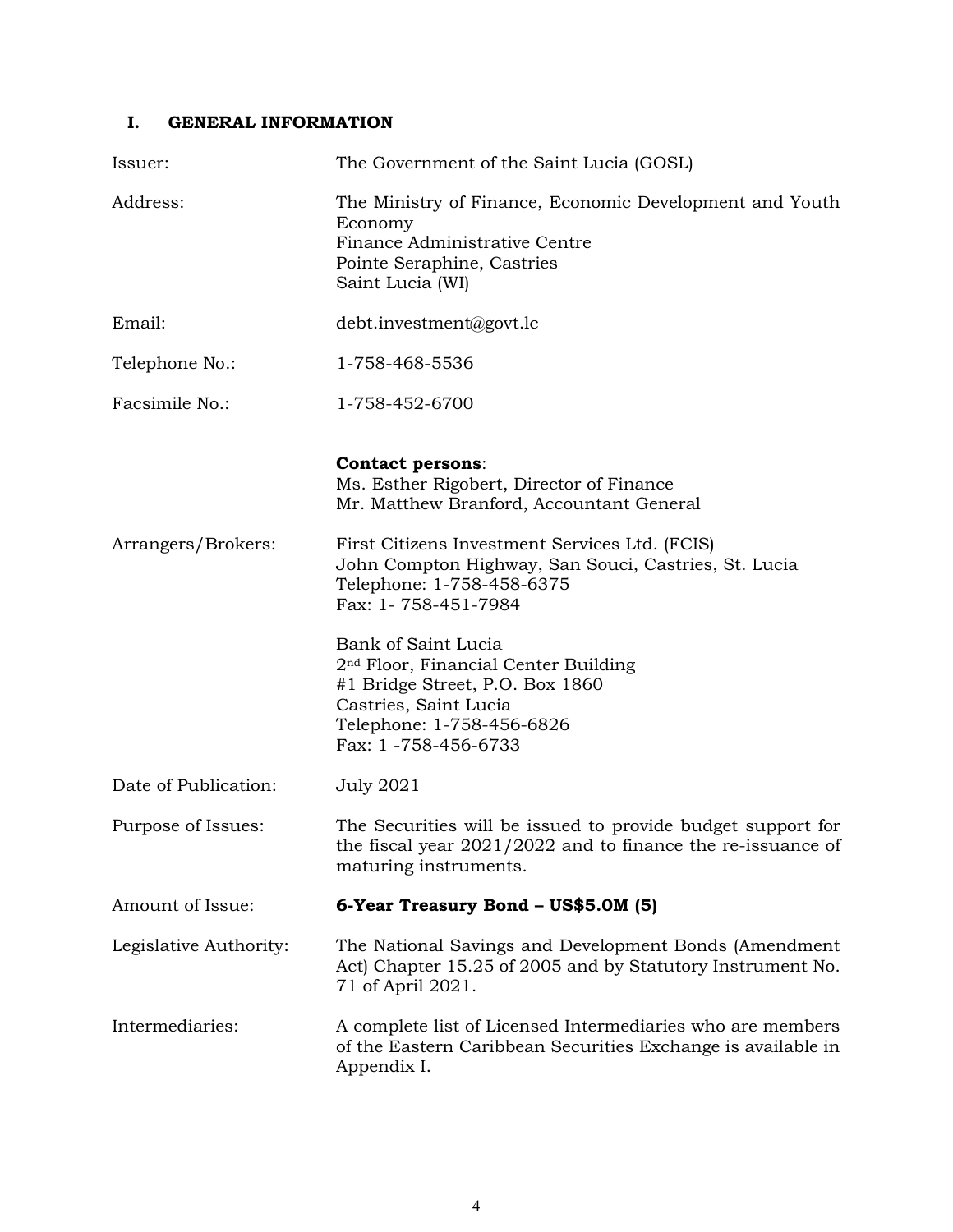| Taxation:                | Yields will not be subject to any tax, duty or levy by the<br>Participating Governments of the Eastern Caribbean<br>Currency Union (ECCU). The countries are Anguilla, Antigua<br>and Barbuda, Dominica, Grenada, Montserrat, Saint Lucia,<br>St Kitts and Nevis and St Vincent and the Grenadines. |
|--------------------------|-----------------------------------------------------------------------------------------------------------------------------------------------------------------------------------------------------------------------------------------------------------------------------------------------------|
| Placement of Bids:       | Investors will participate in the auction through the services<br>of current licensed intermediaries who are members of the<br>Eastern Caribbean Securities Exchange.                                                                                                                               |
| Minimum Bid:             | US\$5,000                                                                                                                                                                                                                                                                                           |
| Bid Multiplier:          | US\$1,000                                                                                                                                                                                                                                                                                           |
| Bids per Investor:       | Each investor is allowed one (1) bid with the option of<br>increasing the amount being tendered for until the close of<br>the bidding period.                                                                                                                                                       |
| Licensed Intermediaries: | The current list of licensed intermediaries is as follows:                                                                                                                                                                                                                                          |
|                          | St. Kitts Nevis Anguilla National Bank Ltd.<br>$\bullet$<br>Bank of Nevis Ltd.<br>Bank of Saint Lucia<br>Bank of St Vincent and the Grenadines Ltd.<br>$\bullet$<br>First Citizens Investment Services Ltd - Saint Lucia<br>$\bullet$<br>Grenada Co-operative Bank Limited<br>$\bullet$             |
| Currency:                | All currency references are in Eastern Caribbean Dollars<br>unless otherwise stated.                                                                                                                                                                                                                |